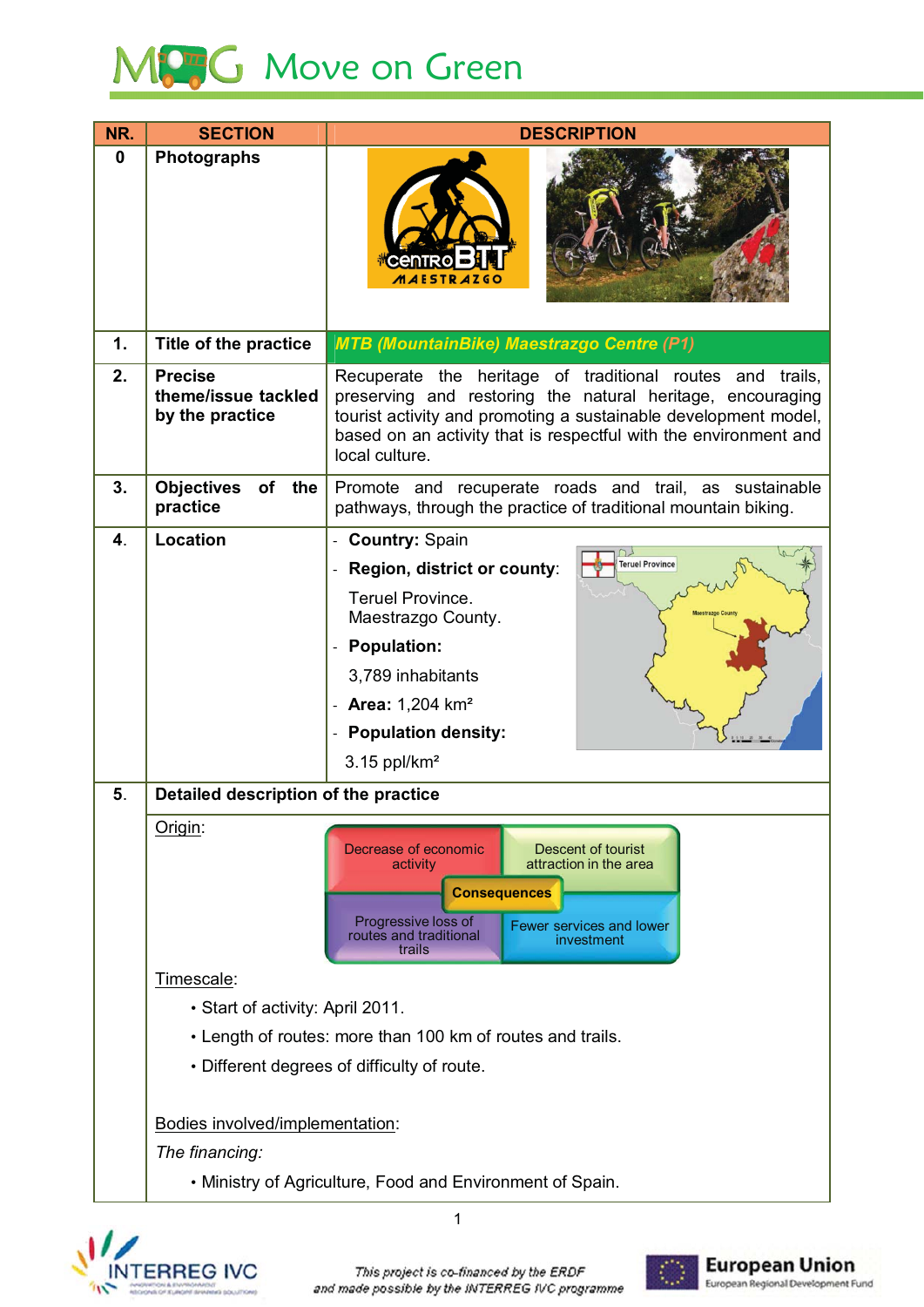# **PHG** Move on Green

- Department of Agriculture, Livestock and Environment, Government of Aragon.
- Maestrazgo County.
- Executed by: Prames S.A.

Aimed at: Anyone who likes cycling and nature.

### Development:

An MTB Centre provides free access to practice mountain biking (MTB). The cycling trails start at a reception point, with a tourist office and bicycle services.

## **MTB Maestrazgo Center offers:**

- More than 100 km of marked routes depending on the degree of difficulty
- Two Reception Points (Fortanete and Cuevas de Cañart) that provide bicycle services and also tourist office.
- Additional services to facilitate cycling: bicycle rental, car park, wash points, showers and toilets, etc.
- Several additional Information Points (Cantavieja, Castellote, La Iglesuela del Cid, Mirambel and Molinos) located in tourist offices, which provide users with information about the routes, tourist resources, as well as accommodation offers and restaurant.
- A quality standard. The MTB Centre signage follows the same format parameters as other MTB centers of the country.

| <b>TARIFF OF PRICES 2011</b>         |           |  |
|--------------------------------------|-----------|--|
| <b>Service</b>                       | Rate      |  |
| Rental bike 1/2 days                 | 5 euros   |  |
| Full day bike rental                 | 10 euros  |  |
| <b>Helmet</b> rental                 | 2 euros   |  |
| <b>Individual Accident Insurance</b> | 2.5 euros |  |
| Waterproof jacket                    | 3 euros   |  |

The MTB Centre has ten circuits. These circuits pass through an area of both natural and cultural wealth. The routes are adapted for different levels of difficulty.

### Legal framework:

Sustainable Rural Development Programme 2010-2014

- Search for the improvement of living conditions and the promotion and development of the potentialities in rural areas.
- Promoted by the Ministry of Agriculture, Food and Environment.
- Approved by Royal Decree 752/2010, of 4 June.

# Financial framework:

The whole project has cost 192,000 Euros, of which:

- .78,880 Euros were earmarked for the company that developed the project (Prames SA).
- The rest has been used to build or renovate the facilities, signaling routes and other costs during project implementation.